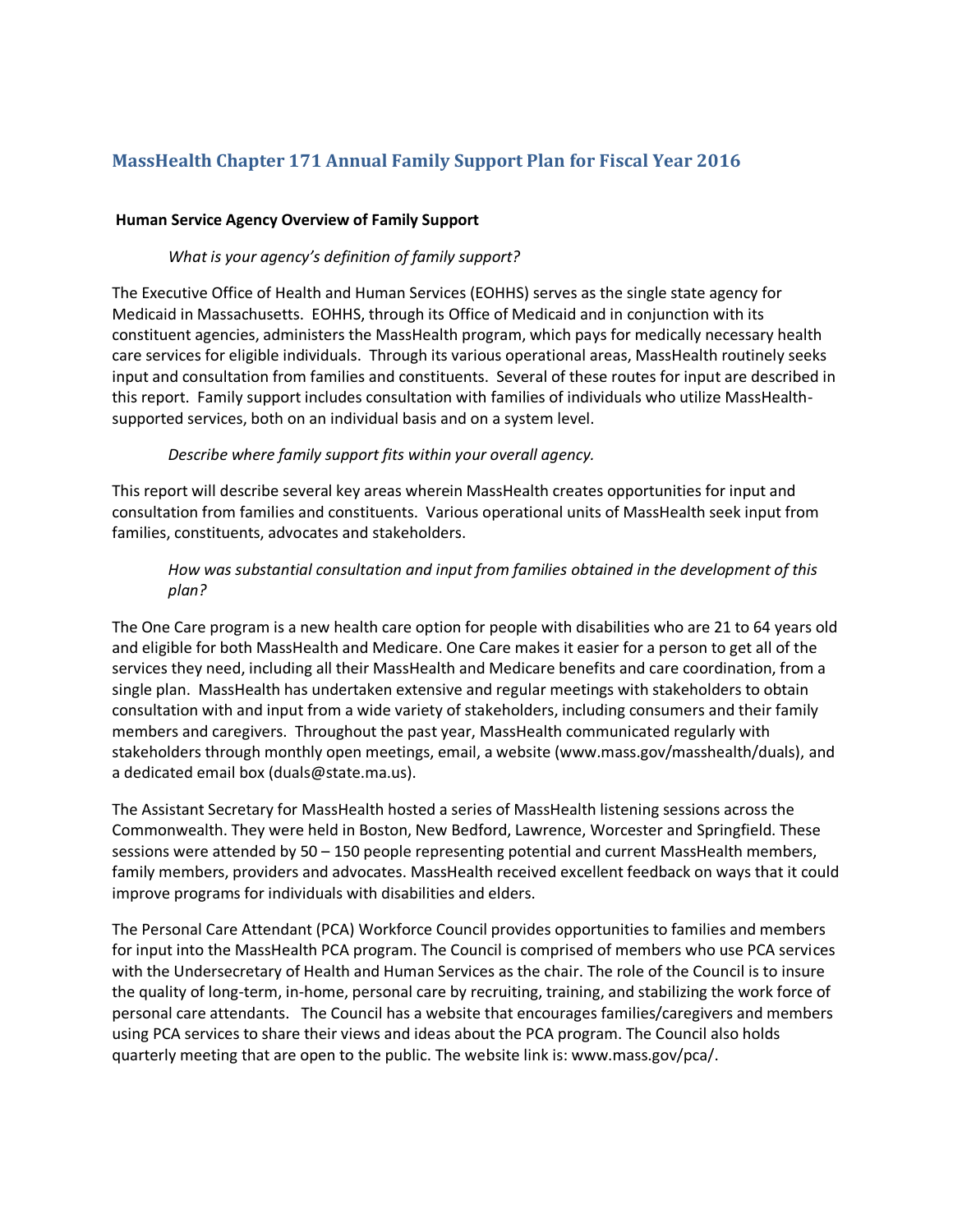The Children's Behavioral Health Initiative provides a number of opportunities and activities through which families and caregivers provide input regarding the programming administered by MassHealth, as well as the specific services their children receive. Also in the arena of behavioral health, the MassHealth Office of Behavioral Health engages the Massachusetts Behavioral Health Partnership (MBHP) to provide behavioral health services for many MassHealth members. MBHP has a Family Advisory Council which consists of family members of members with behavioral health conditions and family advocates. The role of the council is to provide oversight and input into the quality management process as it relates to service development, implementation, and delivery to Members and their family members.

In addition, there is an Office of Medicaid Monthly Advocates meeting at which consumer advocates provide input to the agency on a wide range of matters. The consumer advocate groups bring any issues or concerns that consumers, family or caregivers may have concerning Medicaid. Monthly meeting dates, locations and agenda items are all posted on-line. Agenda items routinely include MassHealth updates and information on new initiatives. Part of the meeting time is spent in workgroup sessions in which consumer advocates and MassHealth staff discuss specific agenda items.

#### **I. Family Empowerment**

# *What is the agency currently doing to promote or enhance family input or direction in the development of agency policies and procedures, program development, and evaluation of services?*

In an effort to reach out to and include families and members, MassHealth's managed care program called One Care has a One Care Implementation Council. The Implementation Council plays a key role in monitoring access to health care and compliance with the Americans with Disabilities Act (ADA), tracking quality of services, providing support and input to EOHHS, and promoting accountability and transparency. The Implementation Council, which must have at least 51% consumers, welcomes attendance at its meetings from all stakeholders and members of the public with interest in this new health care option. The Implementation Council is going strong and continues to receive substantive feedback from council members.

As MassHealth implements the MFP Demonstration it continues to hold quarterly meetings that are open to the public and welcome input from consumers, families and caregivers. In addition, the MFP website provides extensive information and access to members and families/caregivers with updates and opportunities to ask any questions about MFP.

A major focus of family input and direction is through the Children's Behavioral Health Initiative (CBHI). CBHI is an interagency initiative of the Commonwealth's Executive Office of Health and Human Services (EOHHS) whose mission is to strengthen, expand and integrate Massachusetts state services into a comprehensive, community-based system of care, to ensure that families and their children with significant behavioral, emotional and mental health needs obtain the services necessary for success in home, school and community. Initially formed to coordinate implementation of a court ordered remedy, CBHI was developed by EOHHS to go beyond the requirements of the remedial order and to undertake a large-scale interagency effort to develop, over time, an integrated system of state-funded behavioral health services for children, youth and their families.

Key to the remedial order and the CBHI is the principle that families are critical partners in service planning for their children. This is perhaps best exemplified through an important behavioral health service offered by MassHealth: Intensive Care Coordination (ICC). This service is grounded in the approach that a Care Coordinator partners with the parent or caregiver and the identified child to build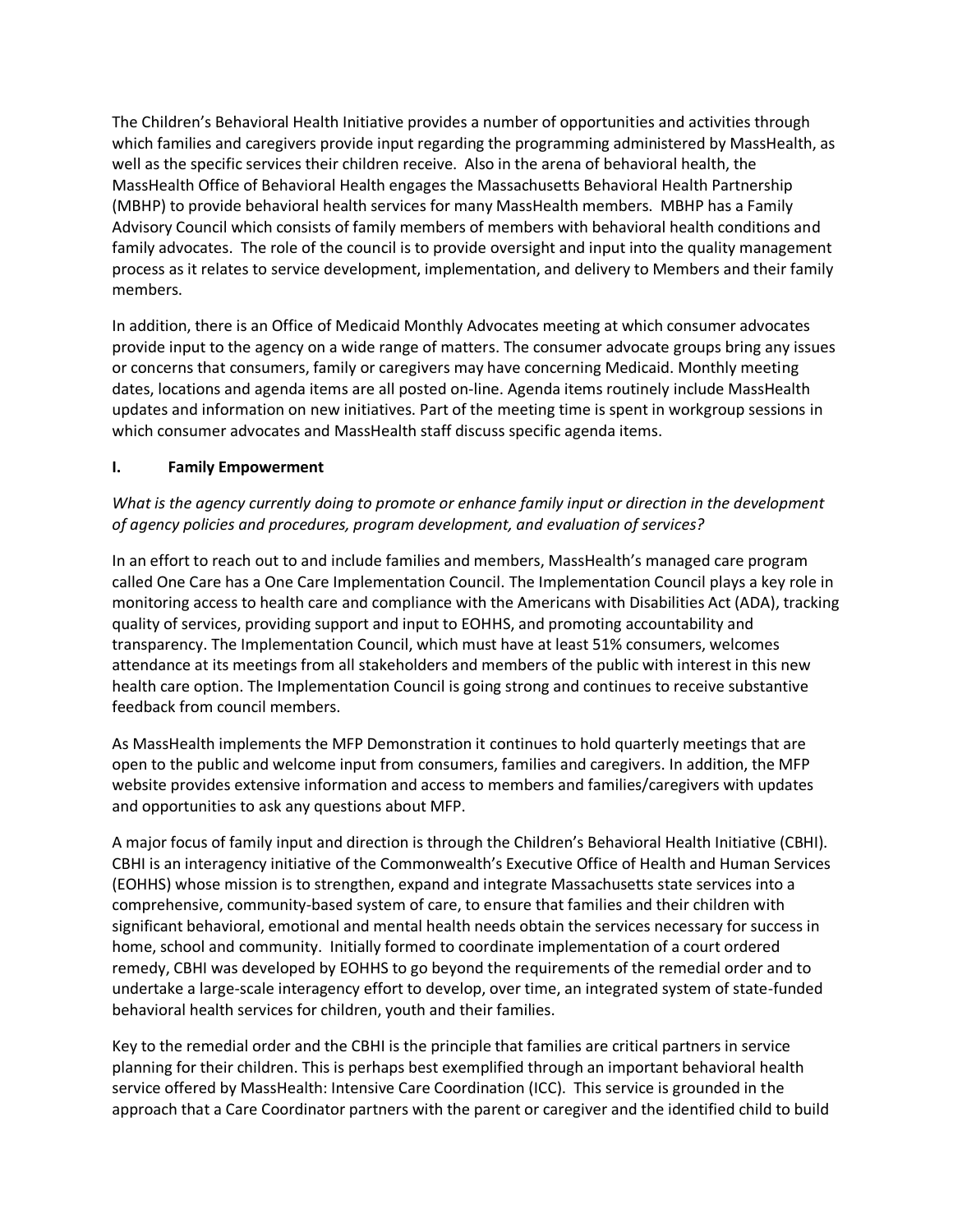a Care Planning Team (CPT) that includes "professionals," i.e. therapists, teachers, social workers, and "natural supports," i.e. individuals important in the lives of the family and child such as relatives, friends, etc. Typically, the team also includes what is known as a Family Partner. A Family Partner is a parent/caregiver of a child with special needs, who has been trained to work with families to ensure they receive the services they need. Family Partners are identified and recruited through a CBHI grant made available to the Parent Professional Advisory League (PPAL), a statewide grassroots family organization that advocates for improved access to mental health supports for children. The CPT creates an individualized and holistic service plan that builds upon strengths of the child and family while also addressing their needs. They meet regularly to implement and monitor the plan and make course corrections as necessary in order to meet the family's goals. The foundational approach in CBHI respects the expertise of families and includes them as key decision-makers in service planning for their children.

MassHealth, through its Managed Care contractors, is using two state-of-the-art assessment tools to evaluate ICC provider practice: the Wraparound Fidelity Index 4.0 (WFI-4) and the Team Observation Measure (TOM). The WFI-4 is completed through confidential telephone interviews with the parent or caregiver. Another example of family input to evaluation of services is through the MBHP Family Advisory Council. Family members provide oversight and input into quality management processes associated with the development, implementation, and delivery of services to MassHealth members.

*How will agencies change how they are currently doing business to make their agency and services more*  family-friendly and provide opportunities for families and individuals to have greater input and *influence?*

The new MassHealth initiatives, One Care, Money Follows the Person (MFP) Demonstration and MFP Waivers, are good examples of how MassHealth has embraced input from consumers/family members. MassHealth will continue with the stakeholder public meetings that provide wide and timely opportunities for input, discussion and consultation from consumers, families and caregivers. The PCA and MFP websites provide extensive information and access to members and families/caregivers with updates and opportunities to ask any questions. Consumers, families and caregivers were involved in developing the One Care public awareness and enrollment materials and will continue as advisors and presenters in the development of training webinars.

The Children's Behavioral Health Initiative ensures that family's voices are heard related to evaluation of services utilizing the instruments noted above. More generally, the Office of Medicaid Advocates group mentioned above will be requested to devote regular and consistent meeting time to providing input and consultation to MassHealth to support agency efforts to provide flexible supports to families.

#### **II. Family Leadership**

# *What training opportunities does the agency currently offer to families/individuals that would enhance their repertoire of skills?*

The PCA Workforce Council and the Fiscal Intermediaries have developed trainings for consumers, families and caregivers on electronic submission of PCA workers timesheets. The PCA Workforce Council has also organized public forums for consumers, families and caregivers to voice any issues or concerns they may have about the PCA program. The PCA Workforce has also implemented, with the MassHealth Office of Long Term Services and Supports, a new benefit for Personal Care Attendants.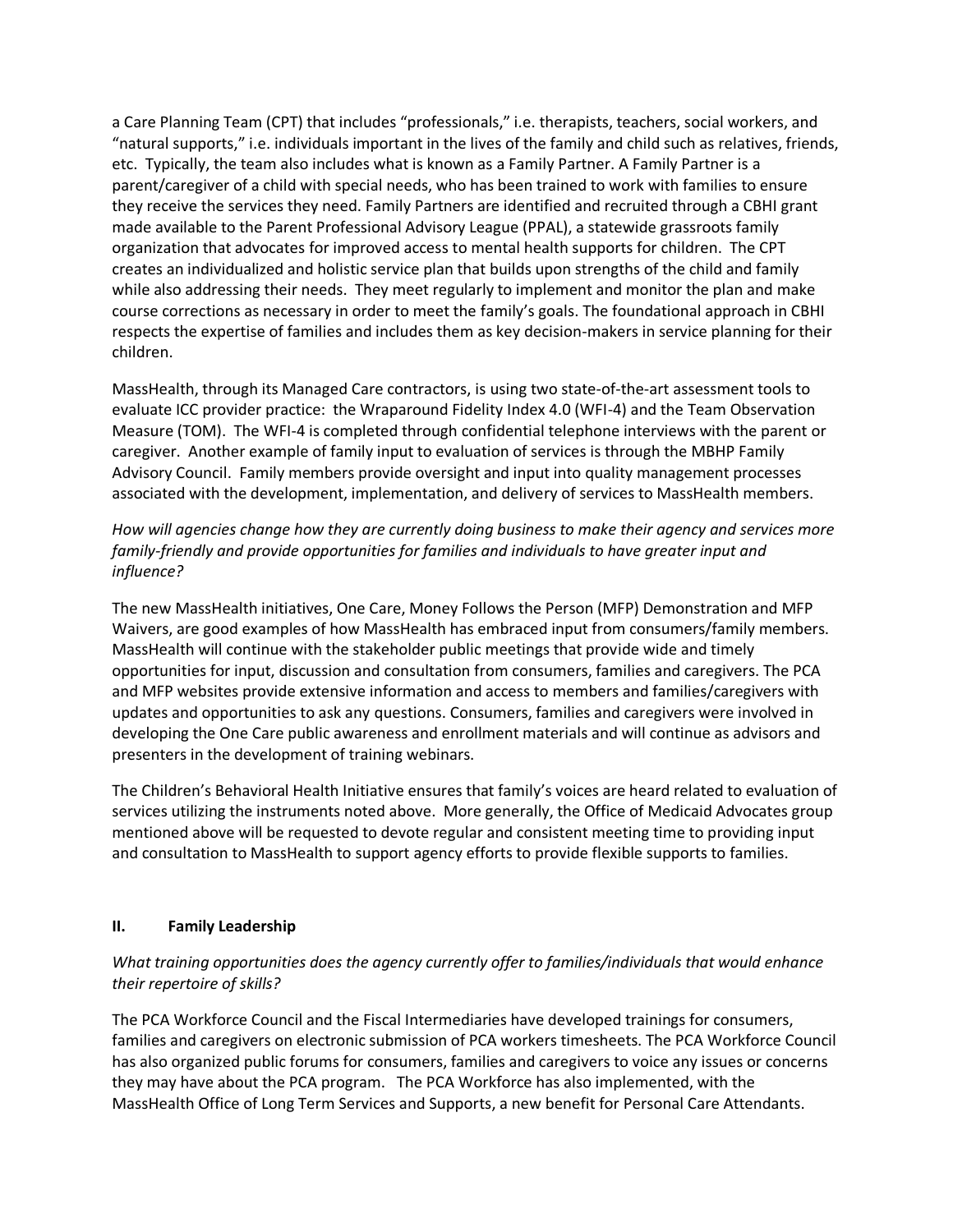Effective in 2014, new PCAs must attend 3 hour PCA orientation training. Their consumer/employer also has the option to choose to provide the training. In addition, due to legislation passed in November of 2014, PCAs are now eligible for paid sick leave.

The Children's Behavioral Health Initiative provides an excellent example of opportunities for family leadership; these opportunities provide hands-on experience and training for families. For example, family/caregivers act as key advisors to Community Service Agencies (CSA), which are tasked with delivering ICC. MassHealth requires that each CSA develop and coordinate a local Systems of Care Committee, which includes parents/caregivers. The committee supports the CSA's efforts to establish and sustain collaborative partnerships among families, parent/family organizations, traditional and nontraditional service providers, community organizations, state agencies, faith-based groups, local schools, MassHealth and its contracted Managed Care Entities, and other community stakeholders. These committees meet monthly on an ongoing basis.

# *What new ideas or proposals would the agency initiate to give families/individuals more opportunities to develop and/or exercise their leadership skills?*

The One Care Implementation Council was initiated earlier this year to give wide-ranging opportunities for input into the implementation of the One Care demonstration that will serve dually eligible MassHealth members. This unique approach to stakeholder input into a key MassHealth initiative was begun based on input from stakeholders and included an open and widely-publicized procurement process to contract with individuals who self- identified to engage as members of the Council, which must be 51% consumers.

# **III. Family Support Resources and Funding**

# *What are the current resources/funding that the agency allocates to family support?*

As the major health insurer of low income families in Massachusetts, MassHealth is primarily involved in providing resources and funding to support families. Some examples of specific programs may illustrate aspects of this wide-ranging support. The One Care program will provide health insurance coverage to younger disabled adults, and, by extension, to their families/caregivers. One Care plans are obligated to undertake person-centered planning and service plan development directed by plan enrollees. The goal of One Care is to provide integrated and coordinated care for enrollees, ensuring a more synchronized set of services to members that addresses their needs for medical, primary care, behavioral health care, and long term services and supports.

Other examples can be seen in MassHealth HCBS waivers that provide support to members and families. Case management activities are person-centered, have the participant at the core of the care planning team and incorporate input for developing individualized service plans for the individuals being served and, as appropriate, their families. Three EOHHS agencies currently operate ten different HCBS waivers, several of which include family support, and/or family training as waiver services. In addition, as described above, all children receiving services through the Children's Behavioral Health Initiative are engaged with intensive care coordination.

# *What are ways that the agency provides flexible funding to families that allow them to customize their services?*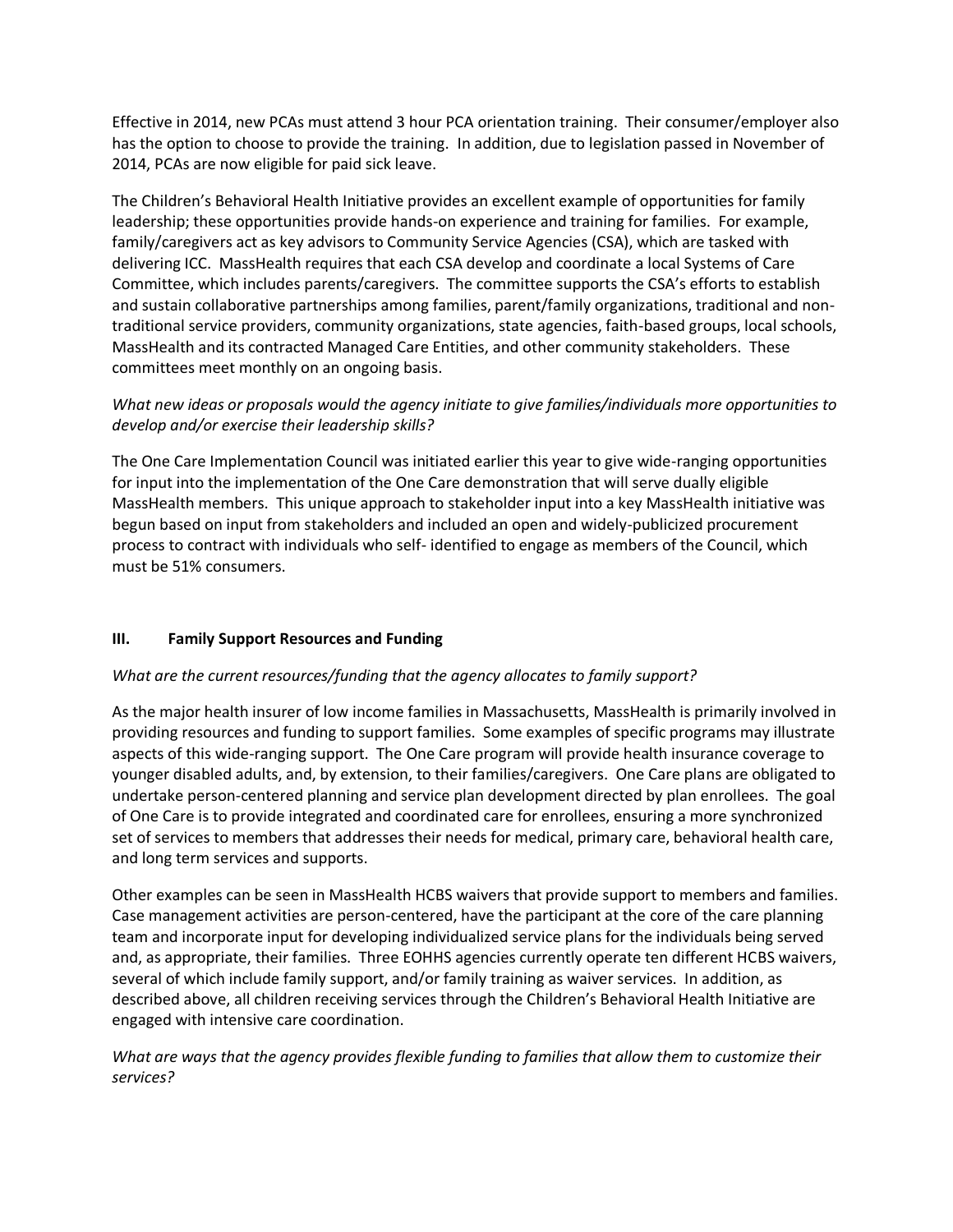The MassHealth Personal Care Attendant (PCA) program affords members a state plan service that is entirely self-directed. MassHealth individuals, who are eligible to receive PCA services choose their personal care attendant, train their PCAs as they see fit, and arrange service times at their convenience.

Similarly, the Autism waiver, operated through the Department of Developmental Services, provides an excellent example of a program that affords broad flexibility in provision of HCBS to waiver participants (up to age nine). This waiver provides for a budget of up to \$25,000 for each participant/family who then will self-direct the services they receive and select the providers of such services. Several other waivers provide opportunity for participants to self-direct certain services, including the newly operational MFP waivers.

#### *Are there new initiatives proposed to help families design individualized services and supports?*

As noted above, a person-centered approach to development and implementation of individualized care plans is central to all of MassHealth's HCBS waivers, and is a foundational component of the One Care program. Moreover, involvement of and direction from parents/caregivers and the individual is foundational to how the CBHI program operates. Intensive Care Coordination, delivered through the Wraparound model of service planning ensures that the child's Care Coordinator partners with the parent/caregiver, the identified child and, in some cases, a Family Partner to form a highly individualized Care Planning Team and holistic service plan that builds upon the child's and family's strengths and addresses their needs. The process is designed to respect and utilize the expertise of families and ensure they are central to service planning decisions.

# **IV. Accessing Services and Supports**

# *What are current examples of ways the agency is educating families on how to access services in a timely and effective manner?*

New MassHealth members are mailed a MassHealth Enrollment Guide within 14 days of their approval for benefits. The Enrollment Guide discusses MassHealth covered services, including choosing a primary care physician (PCP), prenatal care, emergency care, and specialists, as well as the rights and responsibilities of MassHealth members. In addition, members are provided with tips on the best ways to choose a PCP, how to choose a health plan that works best for them, and what to do after enrolling into a plan, including making an initial appointment with their PCP, getting regular check-ups, notifying their PCP when they have had an emergency room service, etc. MassHealth also has a website for members, which includes information about how to choose a health plan and doctor as well as coverage updates, wellness information, and tobacco cessation benefits.

MassHealth has provided public meetings for stakeholders, consumers and families about One Care. In addition, there have been workgroups on quality, member notices and assessments. To increase understanding of One Care, community outreach initiatives have been developed that include public awareness kit mailings to community based organizations and presentations to and meetings with specific groups and conferences. One Care has developed a website, outreach materials (poster, flyer and booklet), three videos for the website and YouTube (in American Sign Language), and an information packet that includes an enrollment form.

The Money Follows the Person (MFP) Demonstration and MFP Waivers continue with quarterly stakeholder meetings that are open to consumers and families. Brochures and websites have been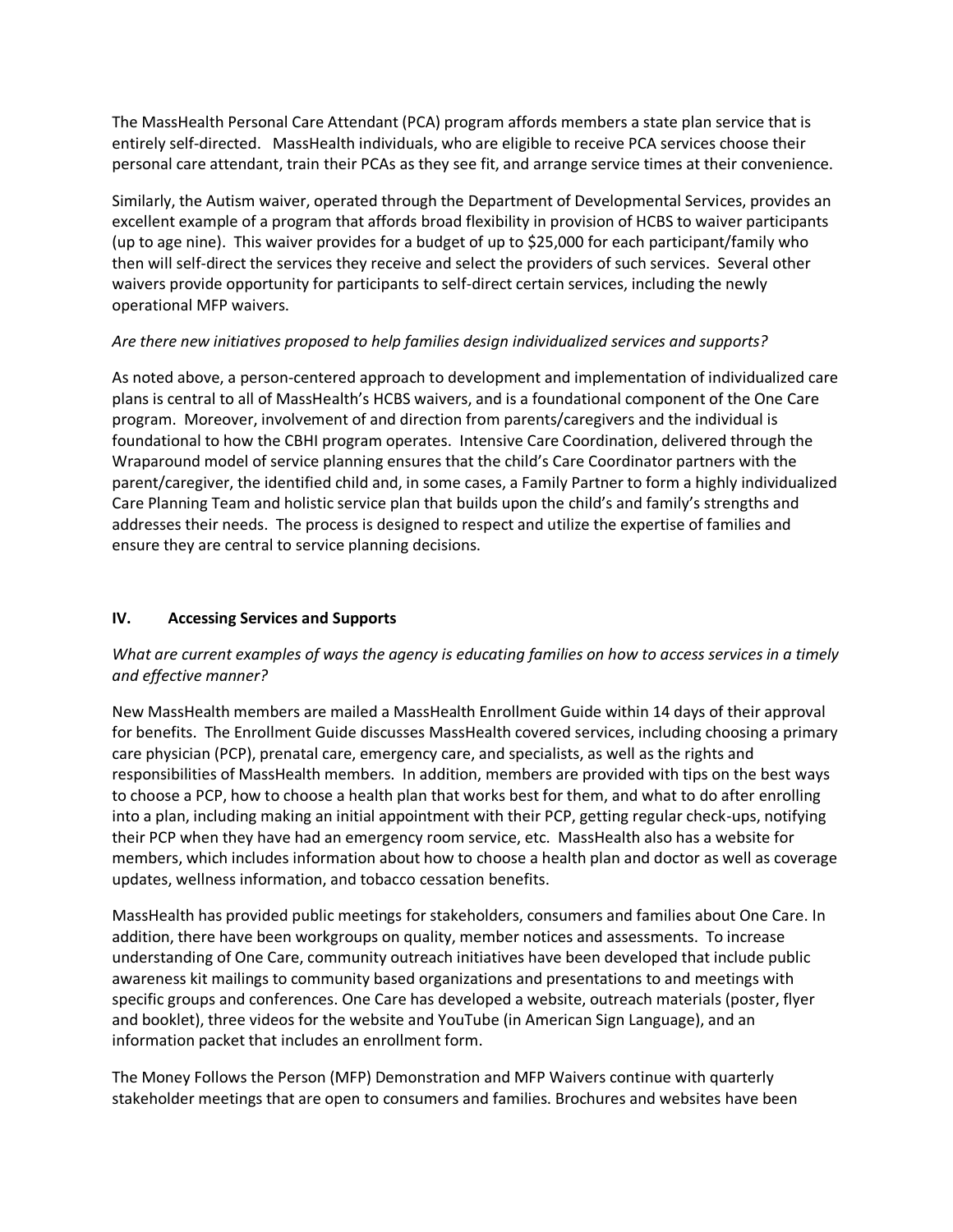developed to educate consumers, families and caregivers about the MFP Demonstration and MFP Waivers. There is a MFP website with up-to-date information as well as a MFP email address where consumers, families and caregivers can submit questions to MassHealth staff.

The PCA Workforce Council has a website that provides updates for consumers, families and caregivers with links to other websites with pertinent information. MassHealth developed a PCA consumer handbook with extensive information about the PCA program, including lists of organizations with contact information helpful to the consumer.

MassHealth produces publications regarding specific populations, including members aged 65 and older who might be eligible for Senior Care Options, women who are pregnant, children with behavioral health issues, etc., and what they can do to utilize the services that are available for their specific situation.

#### *What are some illustrations of different services and resources which promote good access to information and referral?*

MassHealth produces various booklets and brochures, as described above, to promote access to information and referral. Examples of such resources include: a MassHealth Members Handbook, the Introduction to One Care booklet, the One Care website, brochures highlighting various HCBS waivers, PCA Handbook, CBHI brochures, PCP Member Handbook and a SCO brochure.

In addition, the MassHealth website has a section specifically dedicated to information for MassHealth members. This link includes information on choosing a health plan and doctor, the MassHealth card, covered services, coverage updates, wellness, and applications and forms. This link also offers information about the HCBS waivers, the PCA Workforce Council and CBHI.

As the health insurer of approximately 1.3 million Massachusetts citizens, MassHealth makes functionality available for members to manage their MassHealth and other health assistance benefits online through "My Account Page." This allows members to see and update information about their household benefits without having to call MassHealth. Members also have access to local MassHealth Enrollment Centers where they are able to walk-in and speak with MassHealth representatives regarding their eligibility for MassHealth and various benefits.

# *What new initiative(s) will the agency undertake to promote good local access to information and resources?*

Through the Balancing Incentive Payment program (BIP), grant money has allowed the state to hire eight new eligibility specialists in the MassHealth enrollment centers. They will be co-located at community based organizations, known as the Aging Disability Resource Consortia (ADRC) Network.

As noted above, MassHealth Enrollment Centers are in four locations across the state. Individuals and/or family members can walk-in to obtain information, sign up for MassHealth as well as learn about programs and benefits available to them through MassHealth.

Through its Money Follows the Person demonstration, MassHealth is in the process of engaging with up to thirty eight local entities in contiguous areas across the Commonwealth to provide access for and transition coordination (TC) services to MFP-eligible MassHealth members, to assist them in transitioning out of facility settings and into community living with long term services and supports. These TC entities will be charged with providing information and direct services to individuals who wish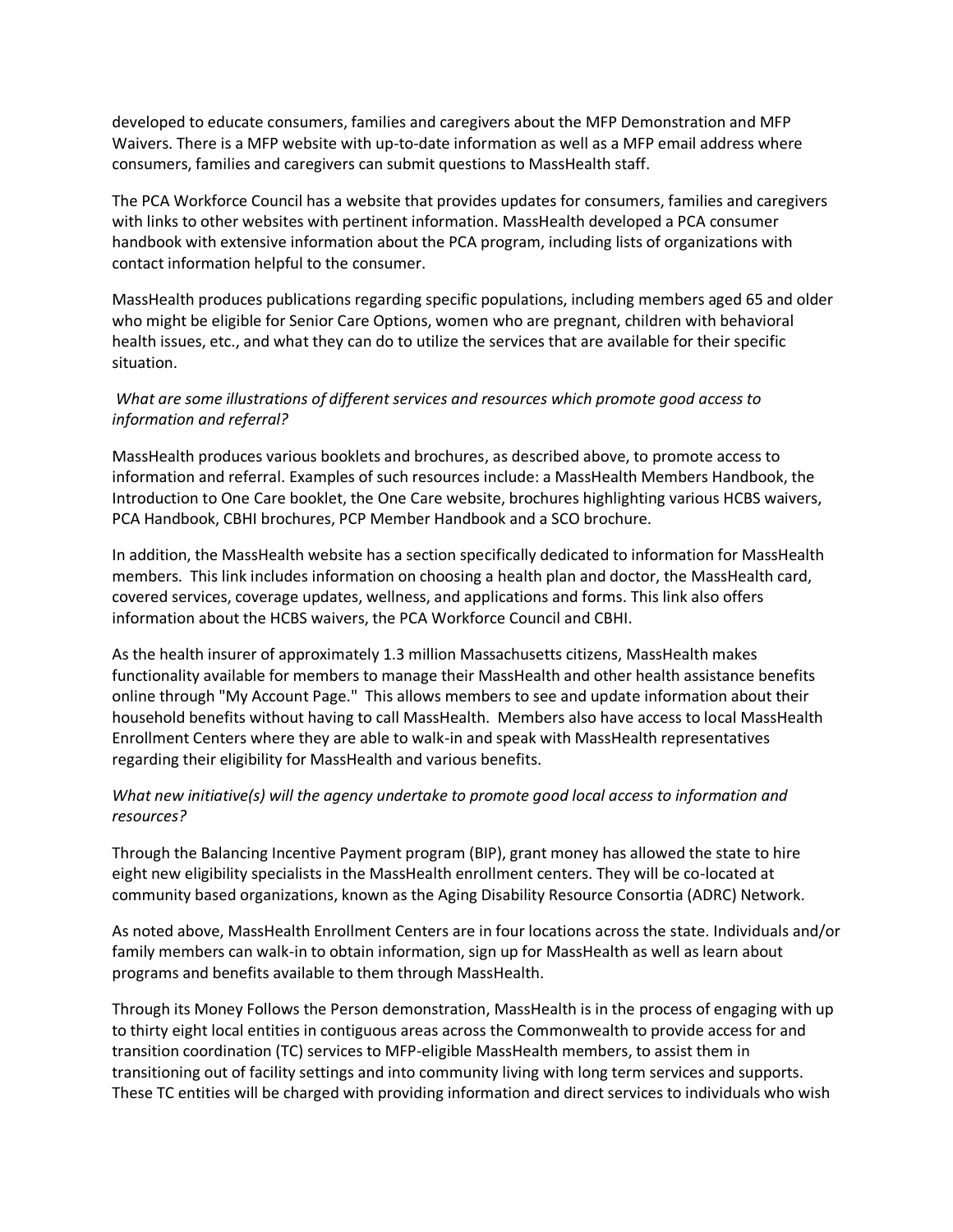to take advantage of the MFP demonstration, and will complete their work at a local level, working through the nursing facilities and long-stay hospitals in the state.

The Centers for Medicare and Medicaid Services (CMS) have promoted the production, availability and delivery of linguistically appropriate information and services through the Children's Health Insurance Program Reauthorization Act which provides for increased federal matching funds for translation and interpretation services. MassHealth takes advantage of the opportunity for this increased funding, as feasible, in the provision of such services to individuals and families.

#### **V. Culturally Competent Outreach & Support**

*What are the current activities or services that the agency offers that ensure culturally appropriate access and supports to ethnically, culturally, and linguistically diverse families and individuals?*

EOHHS, including MassHealth leadership, has engaged in multiple meetings and interactions with stakeholders to ensure culturally competent and appropriate outreach and support. These meetings have been with members/families who communicate in many languages other than English, including American Sign Language.

Further, MassHealth is continually striving to ensure that outreach to families and individuals is linguistically appropriate, and culturally competent. The MassHealth Publications Department works to publish materials in multiple languages and to ensure that individuals who may speak diverse languages are informed of the importance of various notices.

Our MassHealth Customer Service Unit hires representatives that are bilingual. These representatives are able to speak a variety of languages including Spanish, French, Portuguese, Vietnamese, Cantonese, Russian, and Cape Verdean. All customer service representatives are trained on how to handle calls from individuals with limited English proficiency. Interpreters are available if there are no available customer service representatives on staff that speak the caller's language. The MassHealth Enrollment Center's staff members are trained on how to use Language Line services for non-English speaking members. MassHealth provides applicants and members their rights and responsibilities through the Member Booklet and the MassHealth & You guide which are part of the application in various languages. The MassHealth Fact Sheet is also translated into various languages. MassHealth managed care organization contracts require the managed care organizations to participate in all EOHHS efforts to promote the delivery of services in a culturally competent manner to all members, including those with limited English proficiency and diverse cultural and ethnic backgrounds.

# *What new ideas/initiatives will the agency propose to outreach and meet the needs of culturally diverse families and individuals?*

MassHealth's One Care public awareness campaign has been designed to include a culturally diverse audience. The One Care flyers, booklets, posters, and public awareness kit to community based organizations have been printed in English, Spanish, large print (flyer and booklets available in Braille) and at the 6th grade reading level. There are public awareness spots on Radio PSA in both English and Spanish, and there will be videologs in American Sign Language.

The MFP Demonstration, MFP Waiver brochures and the PCA consumer handbook are all available in both English and Spanish.